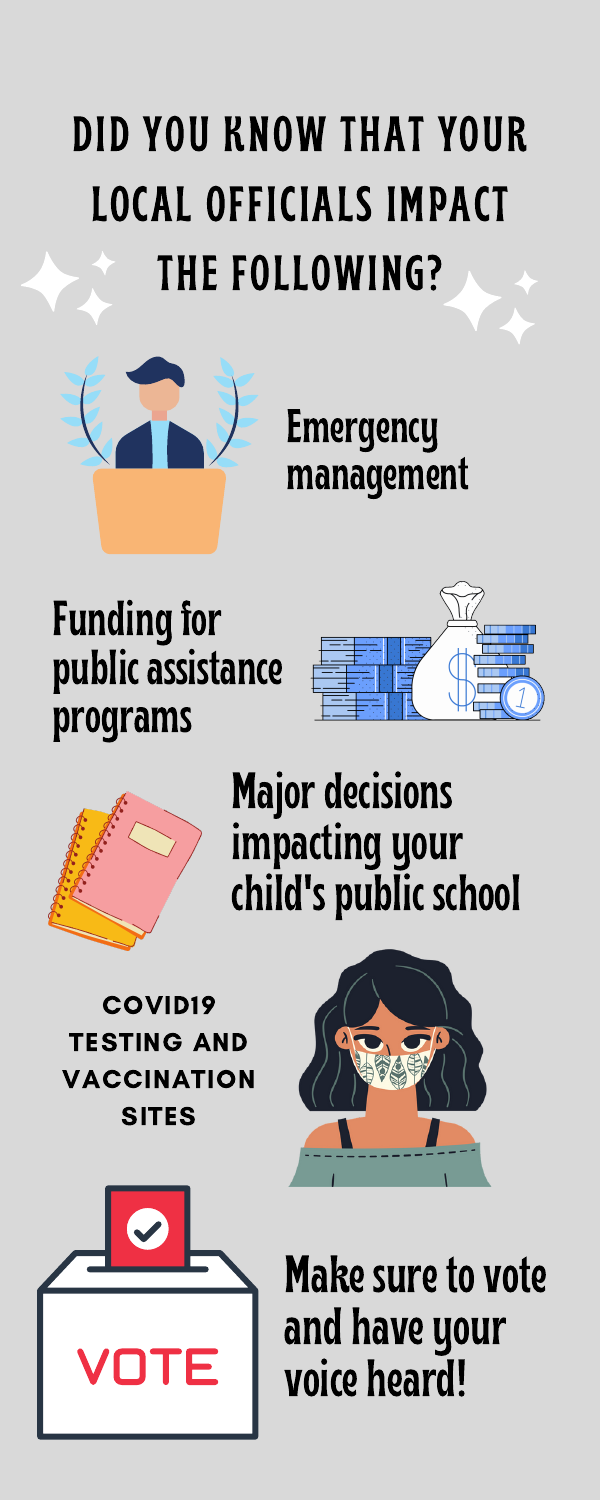# **REGISTRATION DEADLINES FOR LOCAL ELECTIONS**

**Hialeah:** Mayor and City Council **Election Day: November 2, 2021** Early voting: October 25th, 2021 - October 21st 2021 Registration deadline: October 4, 2021

**Jacksonville:** City Council Special Election **Election Day: December 7, 2021.** Early voting: November 27, 2021 - December 5, 2021 Registration deadline: November 8, 2021

**Miami:** Mayor and City Council **Election Day: November 2, 2021**

Early voting: October 23, 2021 - October 31st Registration deadline: October 4, 2021

**Orlando:** City Commission **Election Day: November 2, 2021** Early voting: October 25 - 31, 2021 Registration deadline: October 4, 2021

**St. Petersburg:** Mayor and City Council **Election Day: November 2, 2021.** Early voting: No early voting Registration deadline: October 4th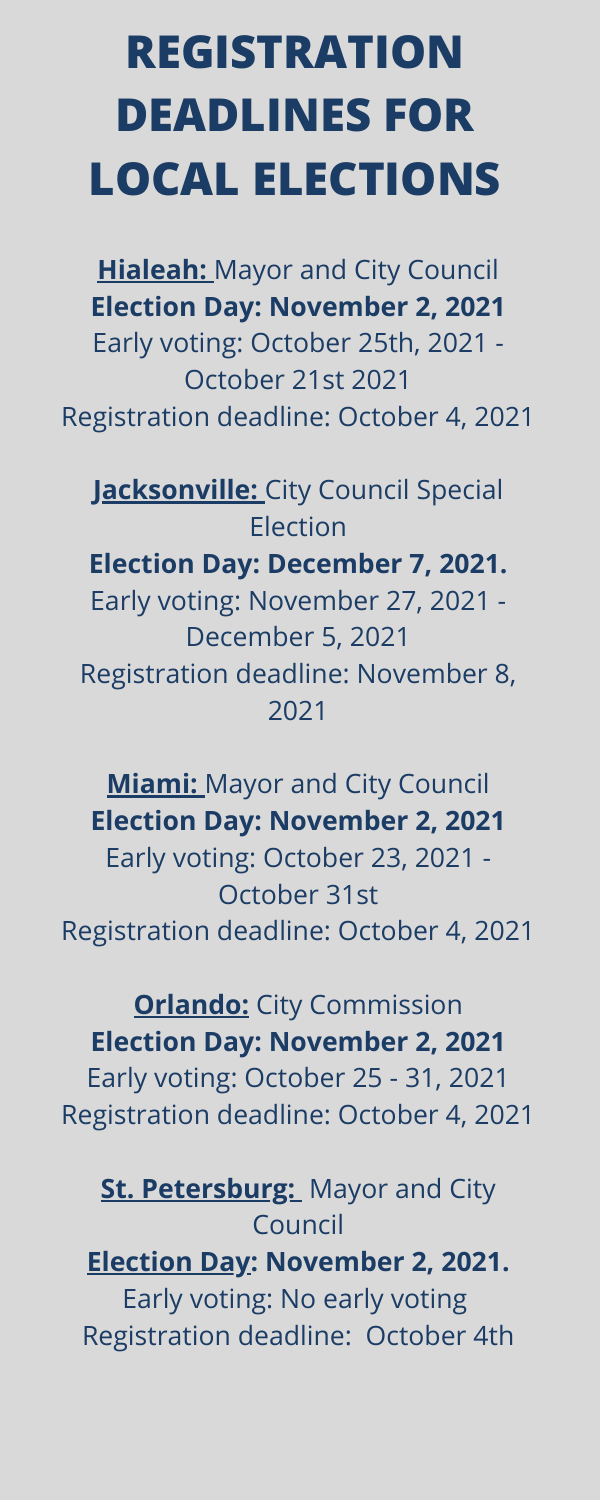

### **Vote By Mail request deadline:**

**Hialeah:** October 25, 2021 *\*Military and overseas citizens must request their vote by mail ballots 10 days prior to election day\**

**Jacksonville:** November 27, 2021 *\*Military and overseas citizens must request their vote by November 26, 2021\**

*Miami: October 25, 2021 \*Military and overseas citizens must request their vote by mail ballots 10 days prior to election day\**

**Orlando:** October 23, 2021 *\*Military and overseas citizens must request their vote by mail ballots 45 days prior to election day\**

### **St. Petersburg:** September 30, 2021

\*Military and overseas citizens by September 18, 2021\*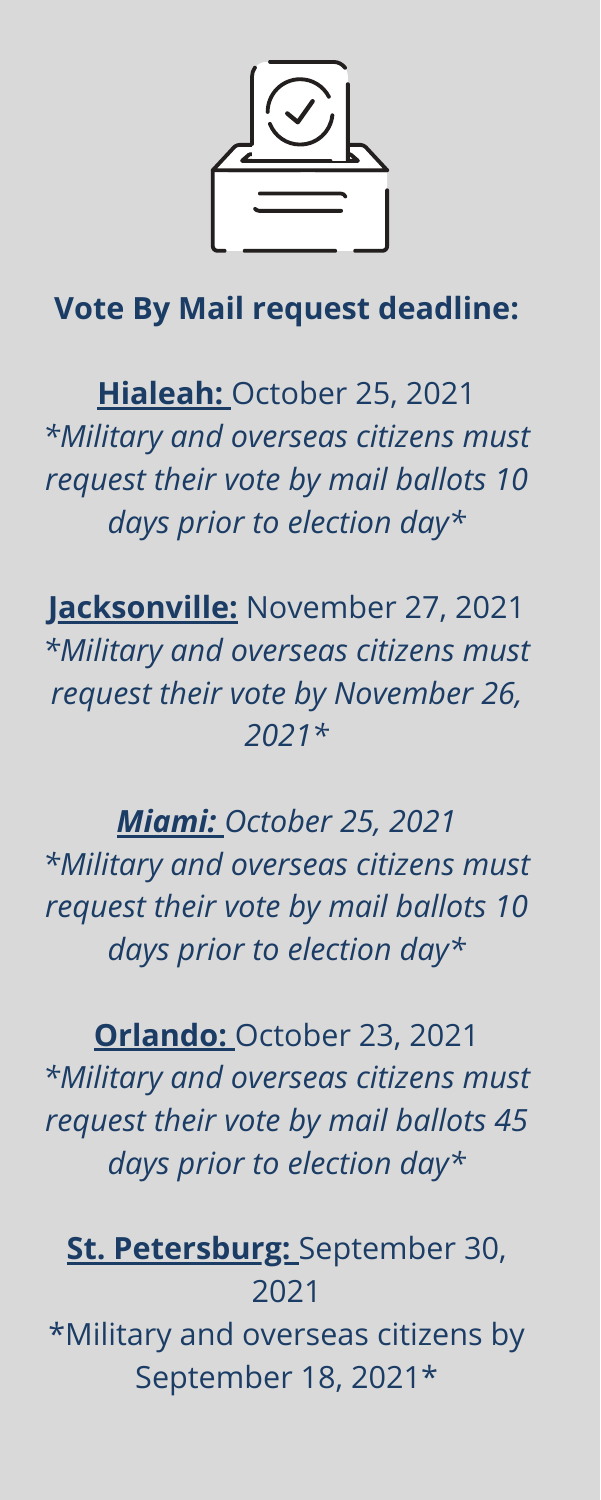**HAVE QUESTIONS** ABOUT RIGHTS

**The League of Women Voters has pro bono attorneys that can help you answer those questions and can help you regain your right to vote.**

RESTORATION? **Contact [canivote@lwvfl.org](mailto:canivote@lwvfl.org) or call**







## MAKING VOTING EASY

Resources to get you through your last minute questions this fall

HOW TO REGISTER TO VOTE

registertovoteflorida.gov/home





- **- Be a U.S. citizen**
- **- Be a legal resident of Florida**
- **- Be a legal resident of the county in which you seek to be registered**
- **- Be at least 16 years old to preregister or at least 18 years old to register and vote - Have not had the right to vote specifically removed as a part of a valid guardianship instrument.**

**- Not have been convicted of a felony, or have been convicted but have had your rights restored**

WHO CAN REGISTER TO VOTE IN FLORIDA?

Your rights have been restored if you have completed all terms of your sentence including fines and fees. Call the Florida Rights Restoration Coalition for any questions regarding restoration or help with fines and fees. **1 877 698 6830**

ARE FINES AND FEES HOLDING YOU BACK FROM REGISTERING?